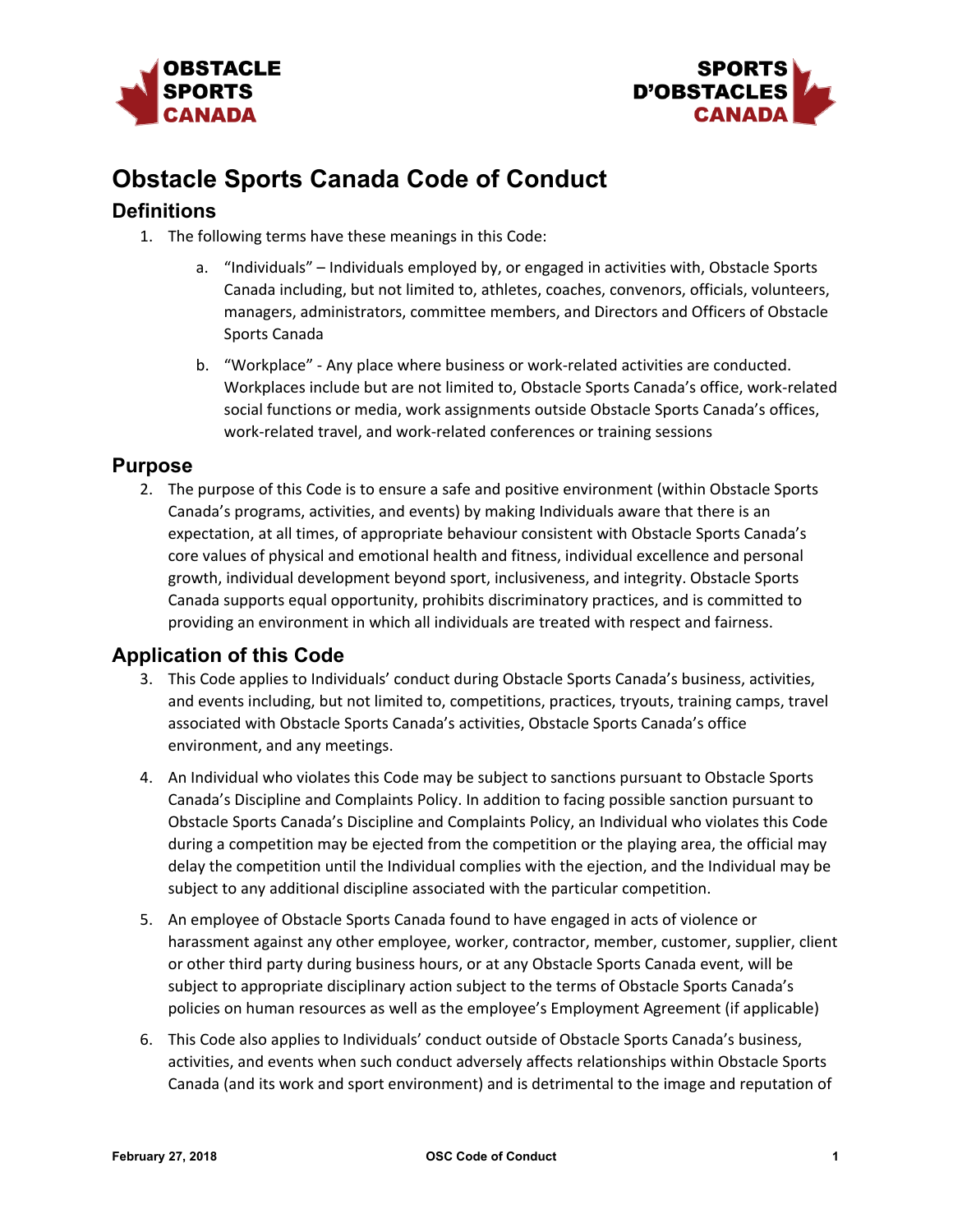



Obstacle Sports Canada. Such applicability will be determined by Obstacle Sports Canada at its sole discretion.

## **Responsibilities**

- 7. Individuals have a responsibility to:
	- a. Maintain and enhance the dignity and self-esteem of Obstacle Sports Canada members and other individuals by:
		- i. Demonstrating respect to individuals, in accordance with Canadian Human Rights legislation 52
		- ii. Focusing comments or criticism appropriately and avoiding public criticism of athletes, coaches, officials, organizers, volunteers, employees, or members
		- iii. Consistently demonstrating the spirit of sportsmanship, sport leadership, and ethical conduct
		- iv. Acting, when appropriate, to correct or prevent practices that are unjustly discriminatory
		- v. Consistently treating individuals fairly and reasonably
		- vi. Ensuring adherence to the rules of the sport and the spirit of those rules
	- b. Refrain from any behaviour that constitutes harassment, where harassment is defined as comment or conduct directed towards an individual or group, which is offensive, abusive, racist, sexist, degrading, or malicious. Types of behaviour that constitute harassment include, but are not limited to:
		- i. Written or verbal abuse, threats, or outbursts
		- ii. Persistent unwelcome remarks, jokes, comments, innuendo, or taunts
		- iii. Leering or other suggestive or obscene gestures
		- iv. Condescending or patronizing behaviour which is intended to undermine self-esteem, diminish performance or adversely affect working conditions
		- v. Practical jokes which may endanger a person's safety, or negatively affect performance
		- vi. Any form of hazing where hazing is defined as "Any potentially humiliating, degrading, abusive, or dangerous activity expected of a junior-ranking athlete by a more senior teammate, which does not contribute to either athlete's positive development, but is required to be accepted as part of a team, regardless of the junior ranking athlete's willingness to participate. This includes, but is not limited to, any activity, no matter how traditional or seemingly benign, that sets apart or alienates any teammate based on class, number of years on the team, or athletic ability."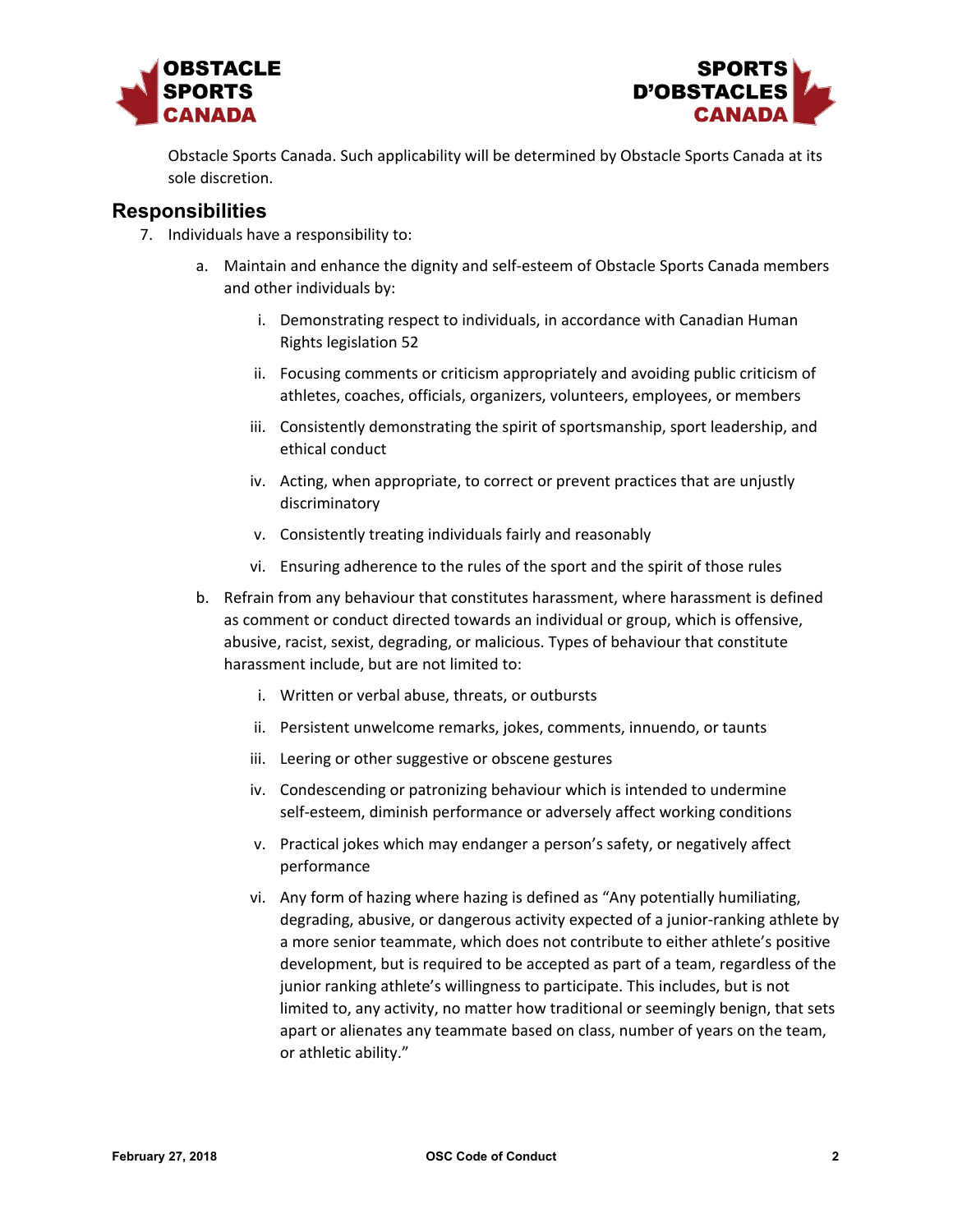



- vii. Unwanted physical contact including, but not limited to, touching, petting, pinching, or kissing
- viii. Persistent sexual flirtations, advances, requests, or invitations ix. Physical or sexual assault x. Behaviours such as those described above that are not directed towards a specific individual or group but have the same effect of creating a negative or hostile environment
- ix. Retaliation or threats of retaliation against an individual who reports harassment to Obstacle Sports Canada
- c. Refrain from any behaviour that constitutes workplace harassment, where workplace harassment is defined as vexatious comment or conduct against a worker in a workplace – a comment or conduct that is known or ought reasonably to be known to be unwelcome. Workplace harassment should not be confused with legitimate, reasonable management actions that are part of the normal work function, including measures to correct performance deficiencies, such as placing someone on a performance improvement plan, or imposing discipline for workplace infractions. Types of behaviour that constitute workplace harassment include, but are not limited to:
	- i. Bullying
	- ii. Repeated offensive or intimidating phone calls or emails
	- iii. Inappropriate sexual touching, advances, suggestions or requests
	- iv. Displaying or circulating offensive pictures, photographs or materials in printed or electronic form
	- v. Psychological abuse
	- vi. Personal harassment
	- vii. Discrimination
	- viii. Intimidating words or conduct (offensive jokes or innuendos)
	- ix. Words or actions which are known or should reasonably be known to be offensive, embarrassing, humiliating, or demeaning
- d. Refrain from any behaviour that constitutes workplace violence, where workplace violence is defined as the exercise of physical force by a person against a worker, in a workplace, that causes or could cause physical injury to the worker; an attempt to exercise physical force against a worker, in a workplace, that could cause physical injury to the worker; or a statement or behaviour that it is reasonable for a worker to interpret as a threat to exercise physical force against the worker, in a workplace, that could cause physical injury to the worker. Types of behaviour that constitute workplace harassment include, but are not limited to:
	- i. Verbal threats to attack a worker
	- ii. Sending to or leaving threatening notes or emails for a worker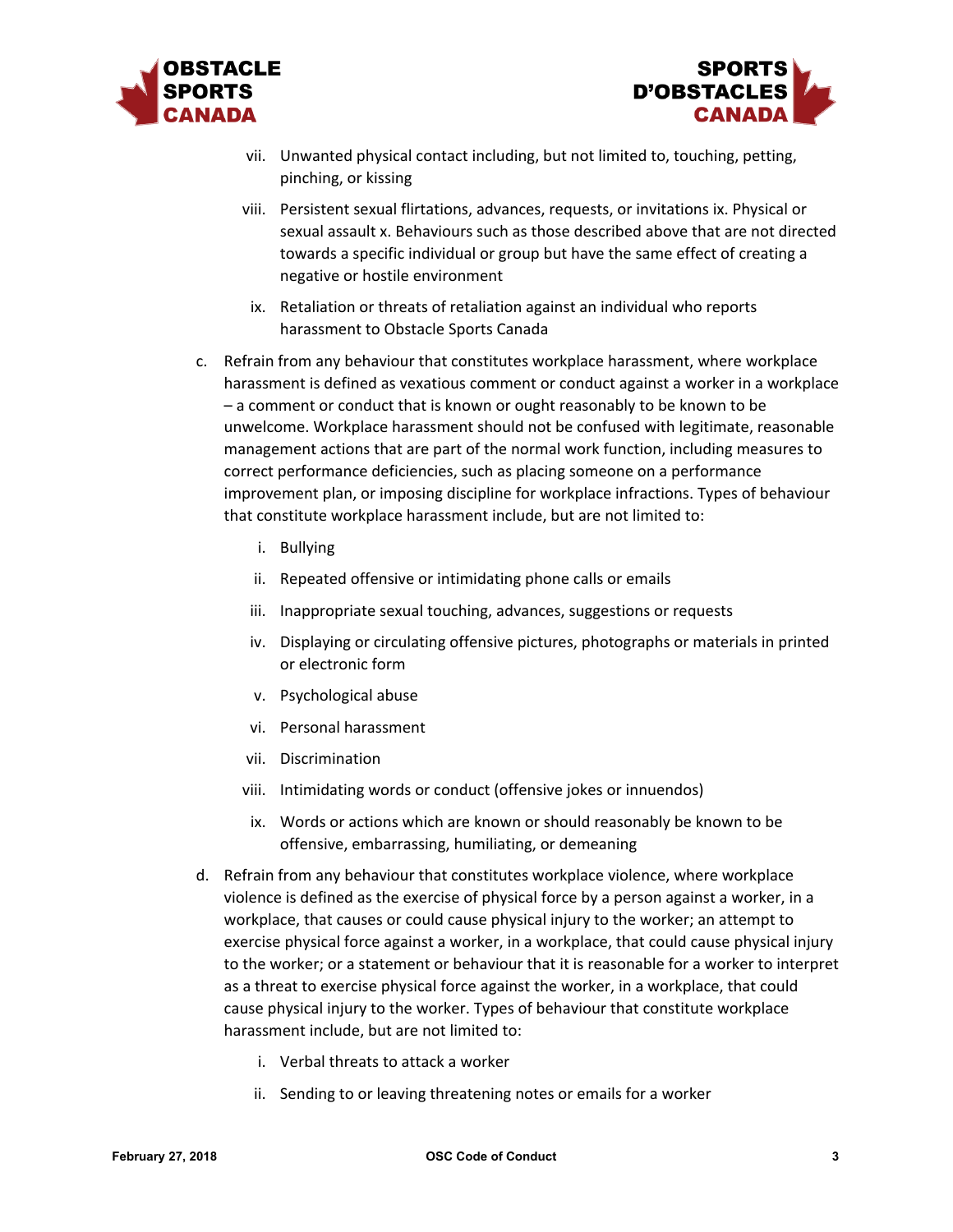



- iii. Making threatening physical gestures to a worker
- iv. Wielding a weapon in a workplace
- v. Hitting, pinching or unwanted touching of a worker which is not accidental vi. Throwing an object at a worker
- vi. Blocking normal movement or physical interference of a worker, with or without the use of equipment
- vii. Sexual violence against a worker
- viii. Any attempt to engage in the type of conduct outlined above
- e. Refrain from any behaviour that constitutes sexual harassment, where sexual harassment is defined as unwelcome sexual comments and sexual advances, requests for sexual favours, or conduct of a sexual nature. Types of behaviour that constitute sexual harassment include, but are not limited to:
	- i. Sexist jokes
	- ii. Display of sexually offensive material
	- iii. Sexually degrading words used to describe a person
	- iv. Inquiries or comments about a person's sex life or orientation
	- v. Persistent unwelcome sexual flirtations, advances, or propositions
	- vi. Persistent unwanted contact
- f. Abstain from the non-medical use of drugs or the use of performance-enhancing drugs or methods. More specifically, Obstacle Sports Canada adopts and adheres to the Canadian Anti-Doping Program. Any infraction under this Program shall be considered an infraction of this Code and may be subject to further disciplinary action, and possible sanction, pursuant to Obstacle Sports Canada's Discipline and Complaints Policy. Obstacle Sports Canada will respect any penalty enacted pursuant to a breach of the Canadian Anti-Doping Program, whether imposed by Obstacle Sports Canada or any other sport organization
- g. Refrain from associating with any person for the purpose of coaching, training, competition, instruction, administration, management, athletic development, or supervision of the sport, who has incurred an anti-doping rule violation and is serving a sanction involving a period of ineligibility imposed pursuant to the Canadian Anti-Doping Program and/or the World Anti-Doping Code and recognized by the Canadian Centre for Ethics in Sport (CCES)
- h. Refrain from the use of power or authority in an attempt to coerce another person to engage in inappropriate activities
- i. Refrain from consuming tobacco products, or recreational drugs while participating in Obstacle Sports Canada programs, activities, competitions, or events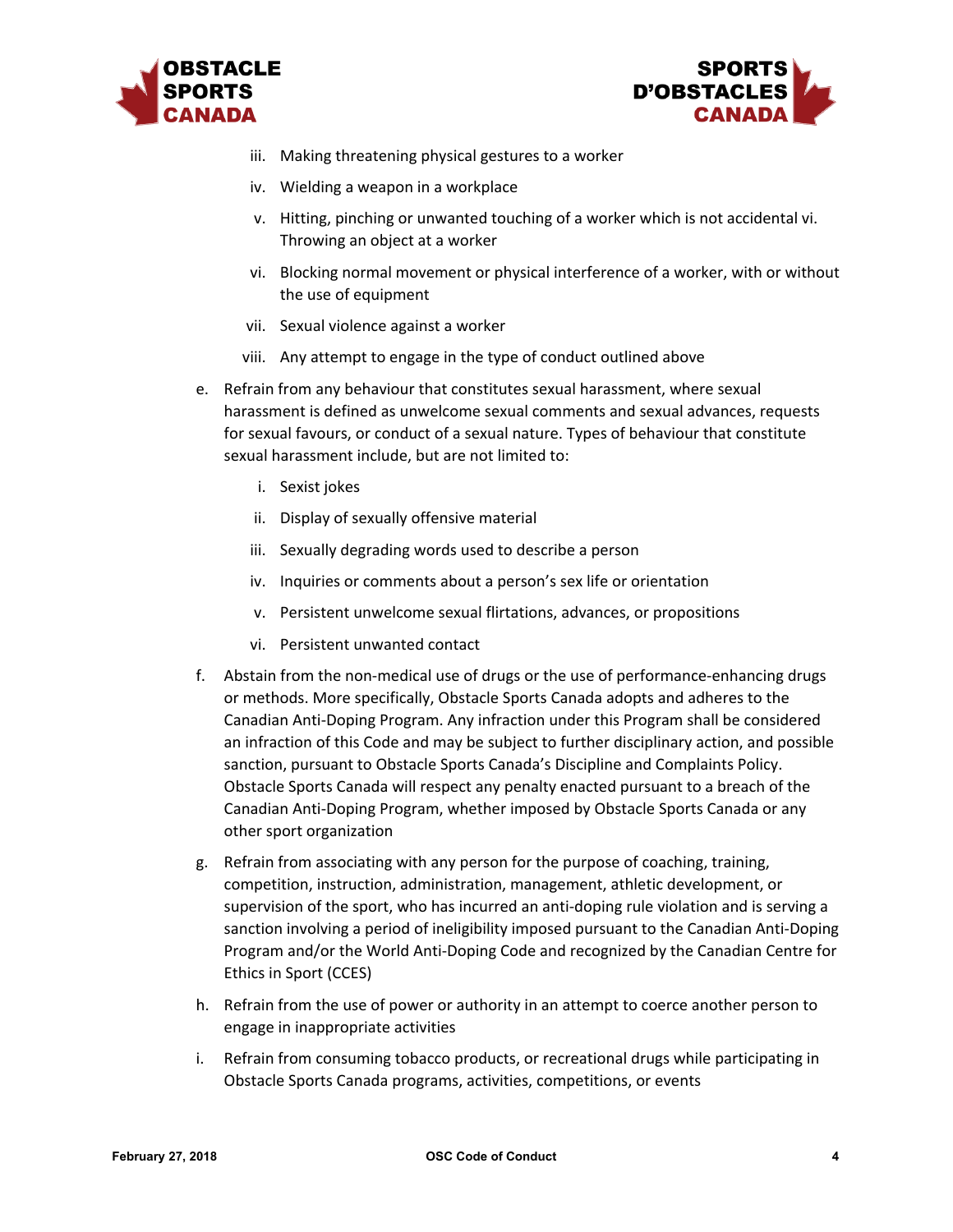



- j. In the case of adults, avoid consuming alcohol in competitions and situations where minors are present and take reasonable steps to manage the responsible consumption of alcohol in adult oriented social situations associated with Obstacle Sports Canada's events
- k. Respect the property of others and not wilfully cause damage
- l. Promote the sport in the most constructive and positive manner possible
- m. Adhere to all federal, provincial, municipal and host country laws
- n. Comply, at all times, with Obstacle Sports Canada's bylaws, policies, procedures, and rules and regulations, as adopted and amended from time to time

## **Board/Committee Members and Staff**

- 8. In addition to section 7 (above), Obstacle Sports Canada's Directors, Committee Members, and Staff will have additional responsibilities to:
	- a. Function primarily as a member of the board and/or committee(s) of Obstacle Sports Canada; not as a member of any other particular category of participant in Obstacle Sports Canada activity
	- b. Act with honesty and integrity and conduct themselves in a manner consistent with the nature and responsibilities of Obstacle Sports Canada's business and the maintenance of Individuals' confidence
	- c. Ensure that Obstacle Sports Canada's financial affairs are conducted in a responsible and transparent manner with due regard for all fiduciary responsibilities
	- d. Conduct themselves openly, professionally, lawfully and in good faith in the best interests of Obstacle Sports Canada
	- e. Be independent and impartial and not be influenced by self-interest, outside pressure, expectation of reward, or fear of criticism
	- f. Behave with decorum appropriate to both circumstance and position and be fair, equitable, considerate, and honest in all dealings with others
	- g. Keep informed about Obstacle Sports Canada's activities, the provincial sport community, and general trends in the sectors in which they operate
	- h. Exercise the degree of care, diligence, and skill required in the performance of their duties pursuant to the laws under which Obstacle Sports Canada is incorporated
	- i. Respect the confidentiality appropriate to issues of a sensitive nature
	- j. Ensure that all Individuals are given sufficient opportunity to express opinions, and that all opinions are given due consideration and weight
	- k. Respect the decisions of the majority and resign if unable to do so
	- l. Commit the time to attend meetings and be diligent in preparation for, and participation in, discussions at such meetings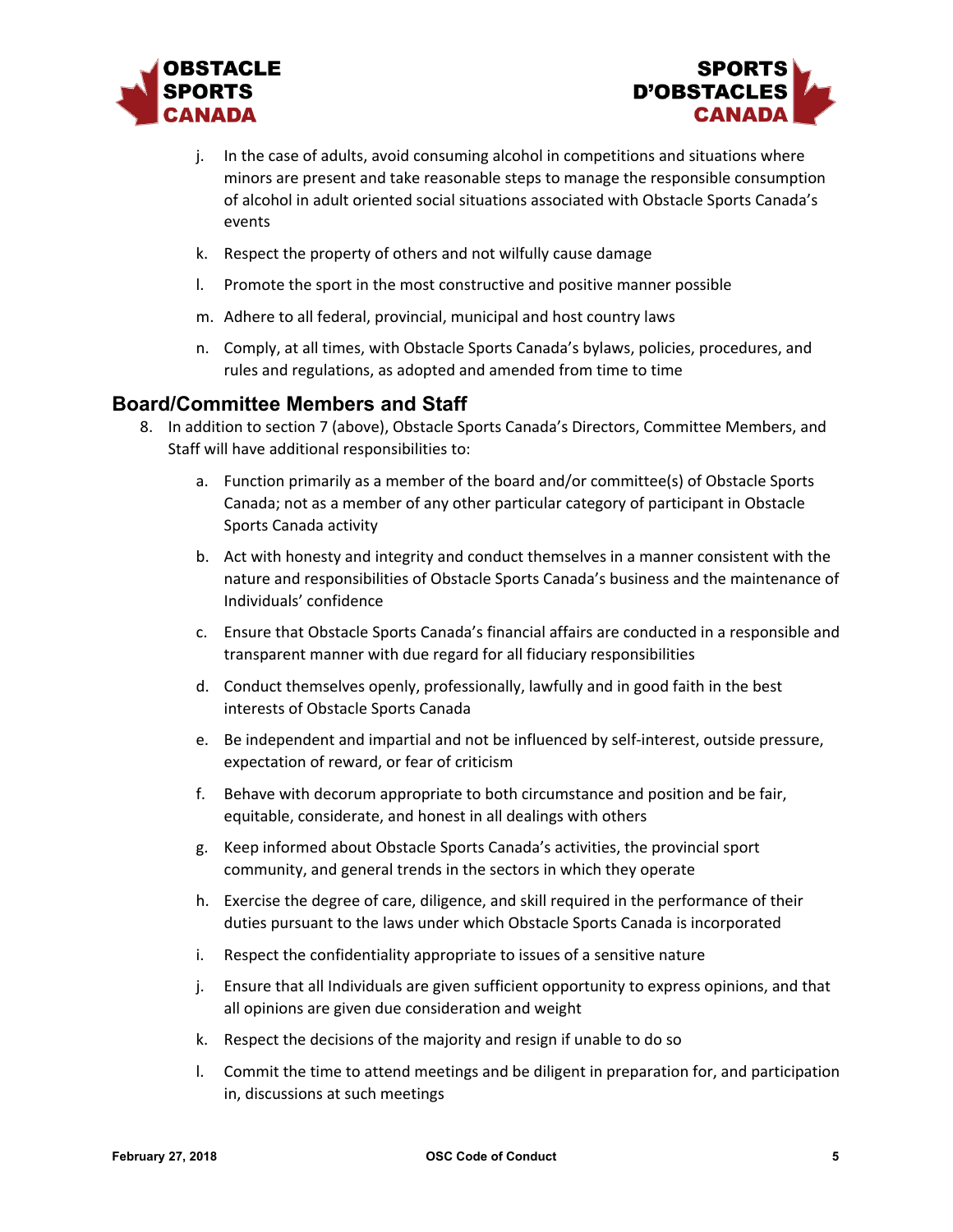



- m. Refrain from making financial or in-kind offers of support to individual athletes, coaches or officials without specific selection requirements in place, due process or discussed by the board in advance
- n. Have a thorough knowledge and understanding of all Obstacle Sports Canada governance documents
- o. Conform to the bylaws and policies approved by Obstacle Sports Canada, in particular this Code of Conduct and Ethics

## **Coaches**

- 9. In addition to section 7 (above), coaches have many additional responsibilities. The coach-athlete relationship is a privileged one and plays a critical role in the personal, sport, and athletic development of the athlete. Coaches must understand and respect the inherent power imbalance that exists in this relationship and must be extremely careful not to abuse it, consciously or unconsciously. Coaches will:
	- a. Ensure a safe environment by selecting activities and establishing controls that are suitable for the age, experience, ability, and fitness level of the involved athletes
	- b. Prepare athletes systematically and progressively, using appropriate time frames and monitoring physical and psychological adjustments while refraining from using training methods or techniques that may harm athletes
	- c. Avoid compromising the present and future health of athletes by communicating and cooperating with sport medicine professionals in the diagnosis, treatment, and management of athletes' medical and psychological treatments
	- d. Support the coaching staff of a training camp, provincial team, or national team; should an athlete qualify for participation with one of these programs
	- e. Provide athletes (and the parents/guardians of minor athletes) with the information necessary to be involved in the decisions that affect the athlete
	- f. Consider the academic pressures applicable to student-athletes and conduct training and events in a manner that supports academic success
	- g. Act in the best interest of the athlete's development as a whole person
	- h. Respect other coaches
	- i. Meet the highest standards of credentials, integrity and suitability, including but not limited to such considerations established by Obstacle Sports Canada's policies on screening
	- j. Report any ongoing criminal investigation, conviction, or existing bail conditions, including those for violence of any nature, child pornography, or possession, use, or sale of any illegal substance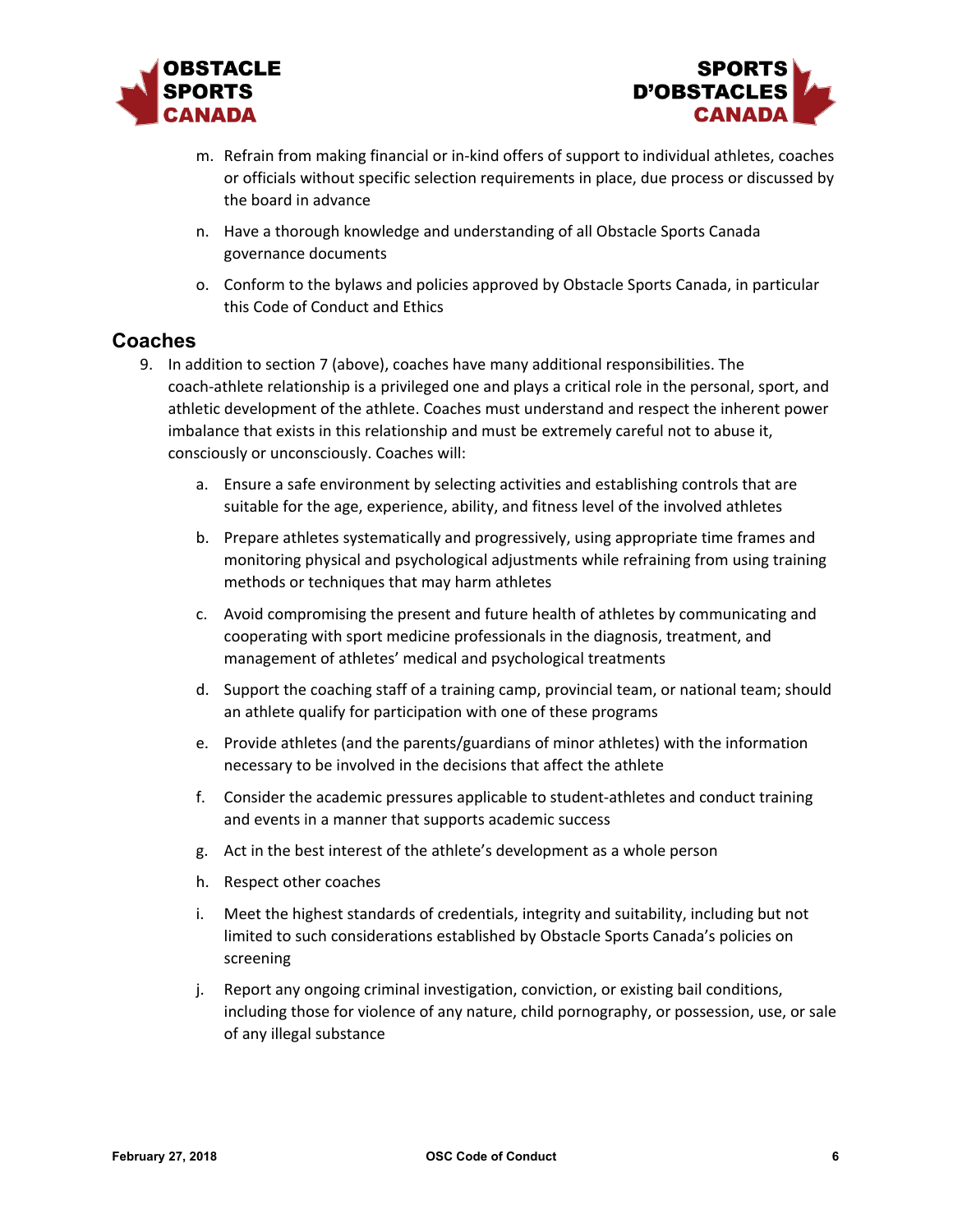



- k. Under no circumstances provide, promote, or condone the use of drugs (other than properly prescribed medications) or performance-enhancing substances and, in the case of minors, alcohol and/or tobacco
- l. Respect athletes playing with other teams and, in dealings with them, not encroach upon topics or actions which are deemed to be within the realm of 'coaching', unless after first receiving approval from the coaches who are responsible for the athletes
- m. Not engage in a sexual relationship with an athlete under 18 years old, or an intimate or sexual relationship with an athlete over the age of 18 if the coach is in a position of power, trust, or authority over the athlete
- n. Recognize the power inherent in the position of coach and respect and promote the rights of all participants in sport. This is accomplished by establishing and following procedures for confidentiality (right to privacy), informed participation, and fair and reasonable treatment. Coaches have a special responsibility to respect and promote the rights of participants who are in a vulnerable or dependent position and less able to protect their own rights
- o. Dress professionally, neatly, and inoffensively
- p. Use inoffensive language, taking into account the audience being addressed

#### **Athletes**

10. In addition to section 7 (above), athletes will have additional responsibilities to:

- a. Report any medical problems in a timely fashion, when such problems may limit their ability to travel, practice, or compete; or in the case of carded athletes, interfere with the athlete's ability to fulfill requirements under the Athlete Assistance Program
- b. Participate and appear on-time, and prepared to participate to their best abilities in all competitions, practices, training sessions, tryouts, tournaments, and events
- c. Properly represent themselves and not attempt to participate in a competition for which they are not eligible by reason of age, classification, or other reason
- d. Adhere to Obstacle Sports Canada's rules and requirements regarding clothing and equipment
- e. Never ridicule a participant for a poor performance or practice
- f. Act in a sportsmanlike manner and not display appearances of violence, foul language, or gestures to other athletes, officials, coaches, or spectators
- g. Dress to represent the sport and themselves well and with professionalism
- h. Act in accordance with Obstacle Sports Canada's policies and procedures and, when applicable, additional rules as outlined by coaches or managers

#### **Officials**

11. . In addition to section 7 (above), officials will have additional responsibilities to: